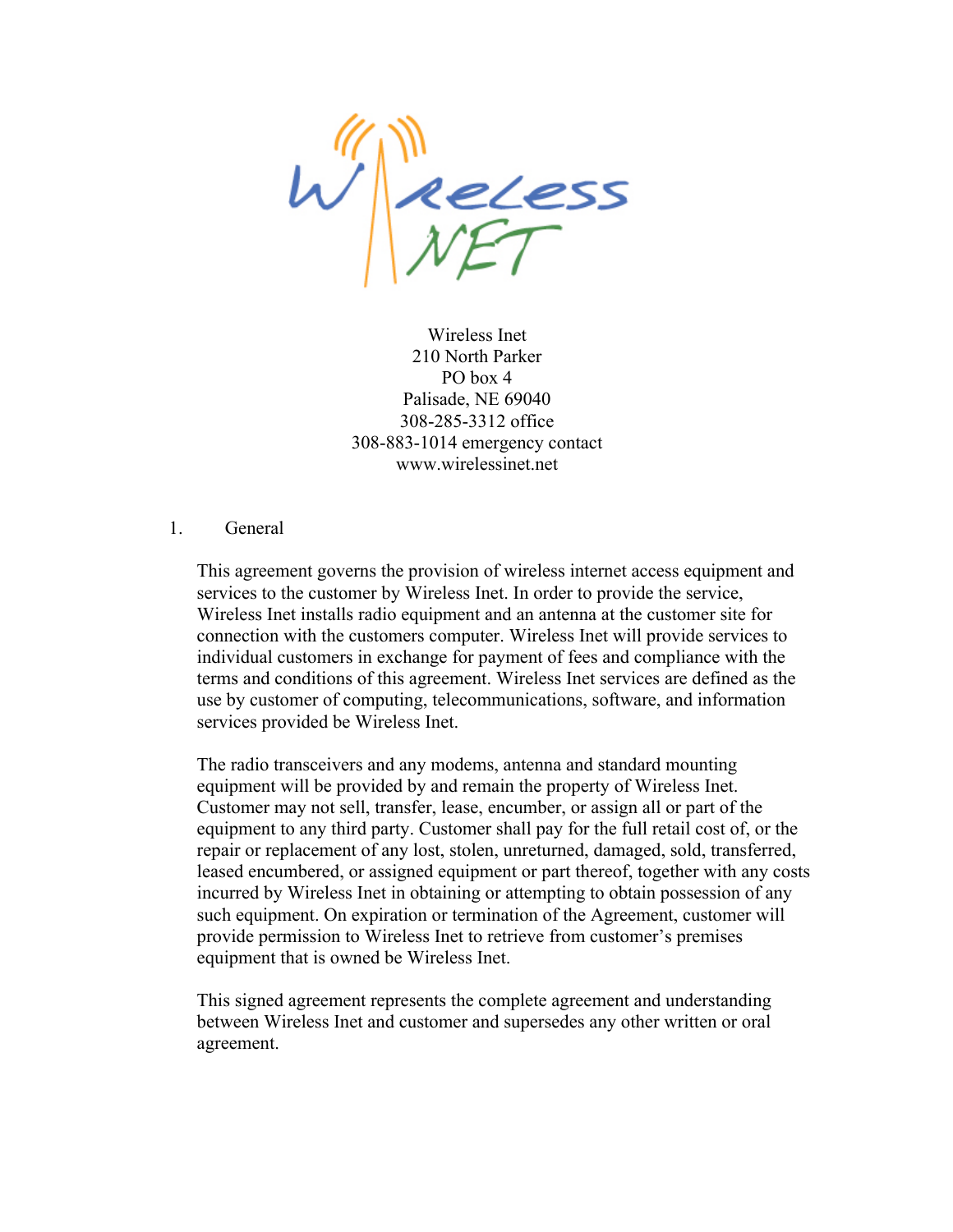## 2. Acceptable Use

Wireless Inet agrees to provide high speed wireless internet to the customer subject to the following.

- A. This service is for business, single family residence, or home-office use only. Internet sharing is allowed only within the boundaries of the residence, unless prior approval is obtained from Wireless Inet. Allowing others to use this connection via wired, wireless (WiFi or other technology) or by other means will result in immediate disconnection. Reselling this service will result in immediate disconnection.
- B. Abuse of services in any use of the system that disrupts the normal use of the system for other customers, the propagation of computer worms or viruses or the use of the network to make unauthorized access to the information or resources of others is a violation of this agreement. Any customer deemed Wireless Inet to be in violation of this section may have there account subject to immediate suspension or termination and will be held responsible for any damages resulting in such violation.
- C. Wireless Inet has no obligation to monitor the Services, but may do so and disclose information regarding use of the services for any reason if Wireless Inet believes that it is reasonable to do so to: satisfy laws, regulations, or governmental or legal requests; operate the services properly; or protect itself and its interests.
- D. Wireless Inet can not be held liable for any type of loss, whether actual or perceived, due to a lack of service. Customers understand that service will be interrupted from time to time for various reasons including maintenance, upgrades, weather and power outages. There will be no warning for some of the outages.
- E. The customer assumes the entire risk of any harm that might occur through the use of any downloaded information or data from the service.
- 3. Account and agreement term

The term of this agreement is for 24 months, thereafter month to month, unless terminated by either party.

If account is suspended for reasons other that non-payment customer will be notified of the reasons by certified mail. Customer then has ten business days to respond in writing. If customers does not respond within ten business days,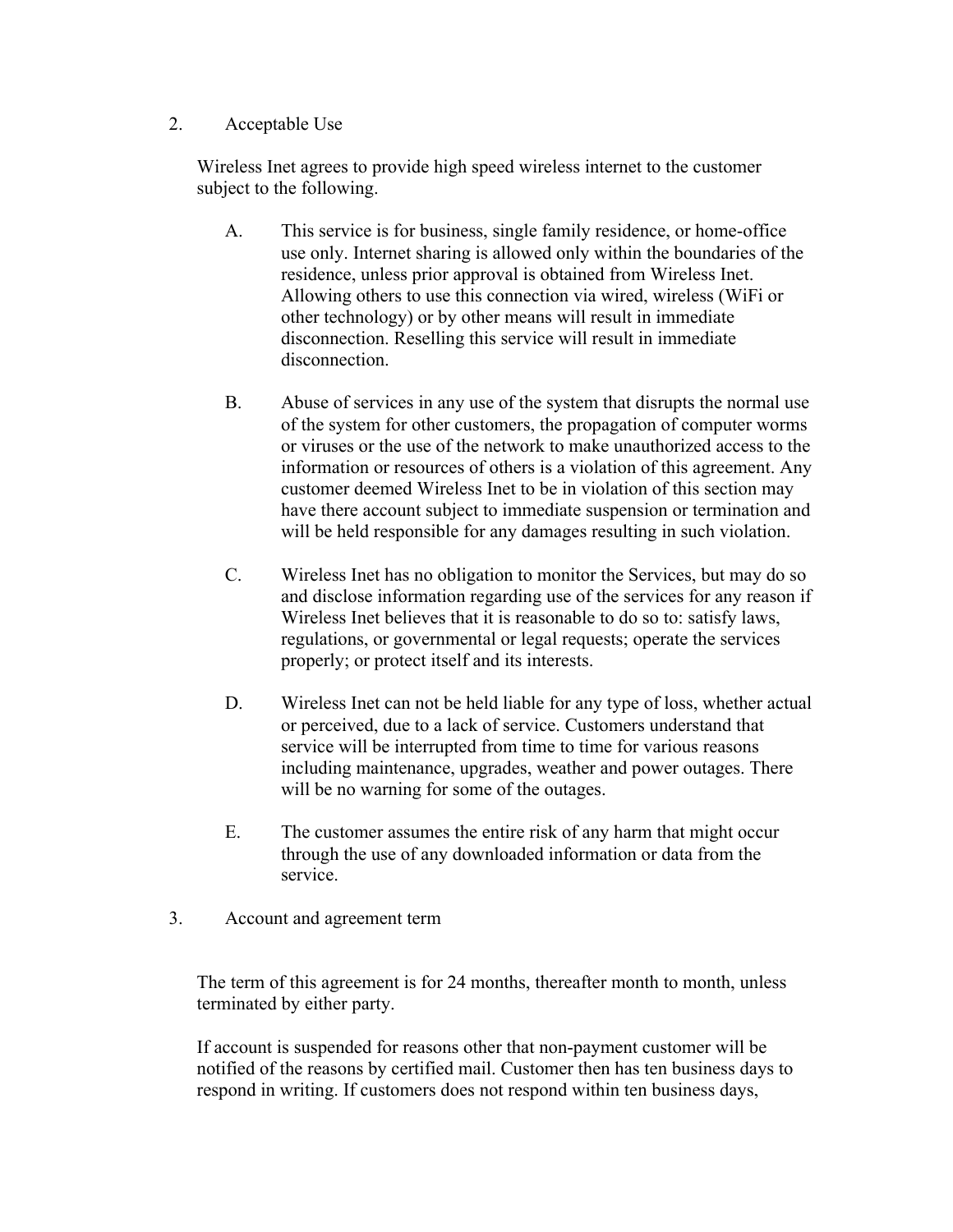customer's account will be terminated. Customer will receive a pro-rated refund for any prepaid but unused time, and will be subject to any fees outlined in paragraph 6, and to the early termination fee.

## 4. Payment Policies and Terms

Customer shall be billed monthly for service one month in advance. Payment by customer shall be due to Wireless Inet within ten days from the date of the invoice. Accounts remaining unpaid for thirty or more days shall be considered delinquent. For any customers account that has been placed on suspended service there shall be a fifteen dollar (\$15) reconnection charge to reactivate customers services after payment has been made in full. A thirty dollar (\$30) fee will be added to the customers account in the event of any bank returned check.

## 5. Additional Fees

In the event that special construction, or additional equipment including but not limited to, long cable, additional grounding, higher tower or mast hardware, or specialized antennas, an additional fee will be charged for said equipment and any additional labor not included in the standard install fee. Labor rates for additional labor are included in the current rate schedule.

## 6. Termination

Customer may terminate this agreement by submitting a request for termination (email, U.S mail, or telephone) to Wireless Inet. Customers who discontinue the service for any reason, prior to the end of contract will be charged and early termination fee as listed in the current rate schedule, and will return antennas and associated equipment belonging to Wireless Inet. If customer fails to return Wireless Inet owned antennas in undamaged, working condition, an equipment charge will be assessed at current market value.

## 7. Standard Maintance

Wireless Inet's connection point ends at the radio transceiver or modem. Any trouble beyond Wireless Inet's network or equipment is the customers responsibility. If the customers connection ceases to function but the Wireless Inet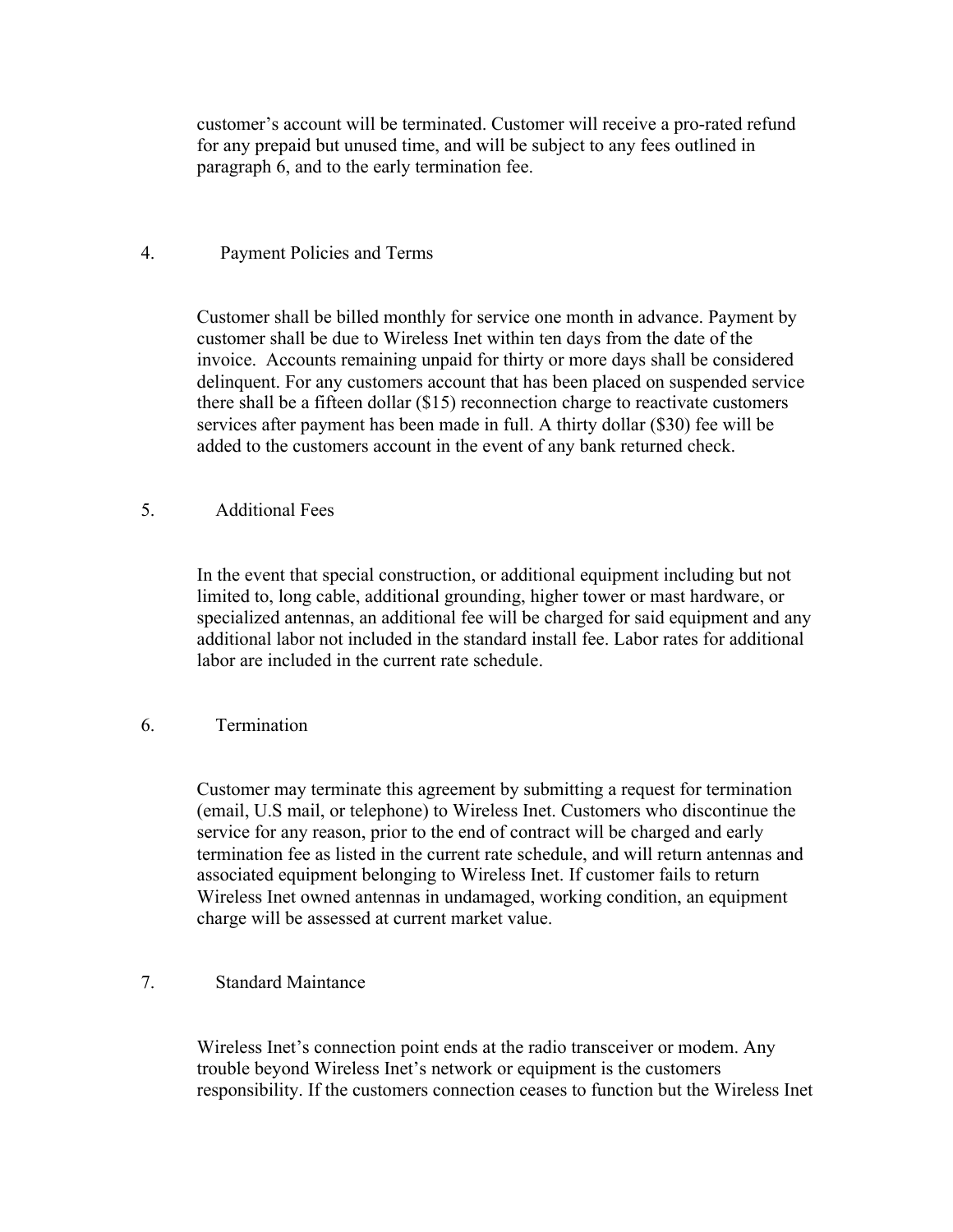wireless network is still working properly, a technician may be sent to troubleshoot during normal business hours (8AM-4PM, Monday-Friday). If the problem is due to any of the following conditions, standard hourly rates for maintenance, repair or replacement of parts will apply:

Catastrophe, accident, lighting, neglect, misuse, relocation of equipment, theft, fault or negligence of customer, faulty electrical power, malfunction of customers computer or from any cause related to or other than the intended and ordinary use. The initial antenna placement is included with the normal installation. Labor fees will apply for subsequent antenna re-aiming or relocation.

#### 8. Jurisdiction

The laws of the state of Nebraska shall govern the terms of this agreement.

## 9. Permitting and Landlord Approval

It is the customers responsibility to obtain any required permits, homeowner association approval, mortgage grantors permission, or to grant or gain landlord approval for the placement of the antenna on the customers building. This must be done prior to installation.

#### 10. Installation Checklist

The customer agrees that they have read and understood this agreement. Wireless Inet will provide a one time site survey to verify adequate signal strength at customers location, and to verify that customer has a computer capable of accessing the internet.

11. Entire Agreement

This agreement constitutes the entire agreement between the parties and no other representations or statement will be binding upon the parties. If any part of the agreement is held to be invalid or unenforceable for any reason, the remaining terms and conditions of this agreement shall remain in full force and effect.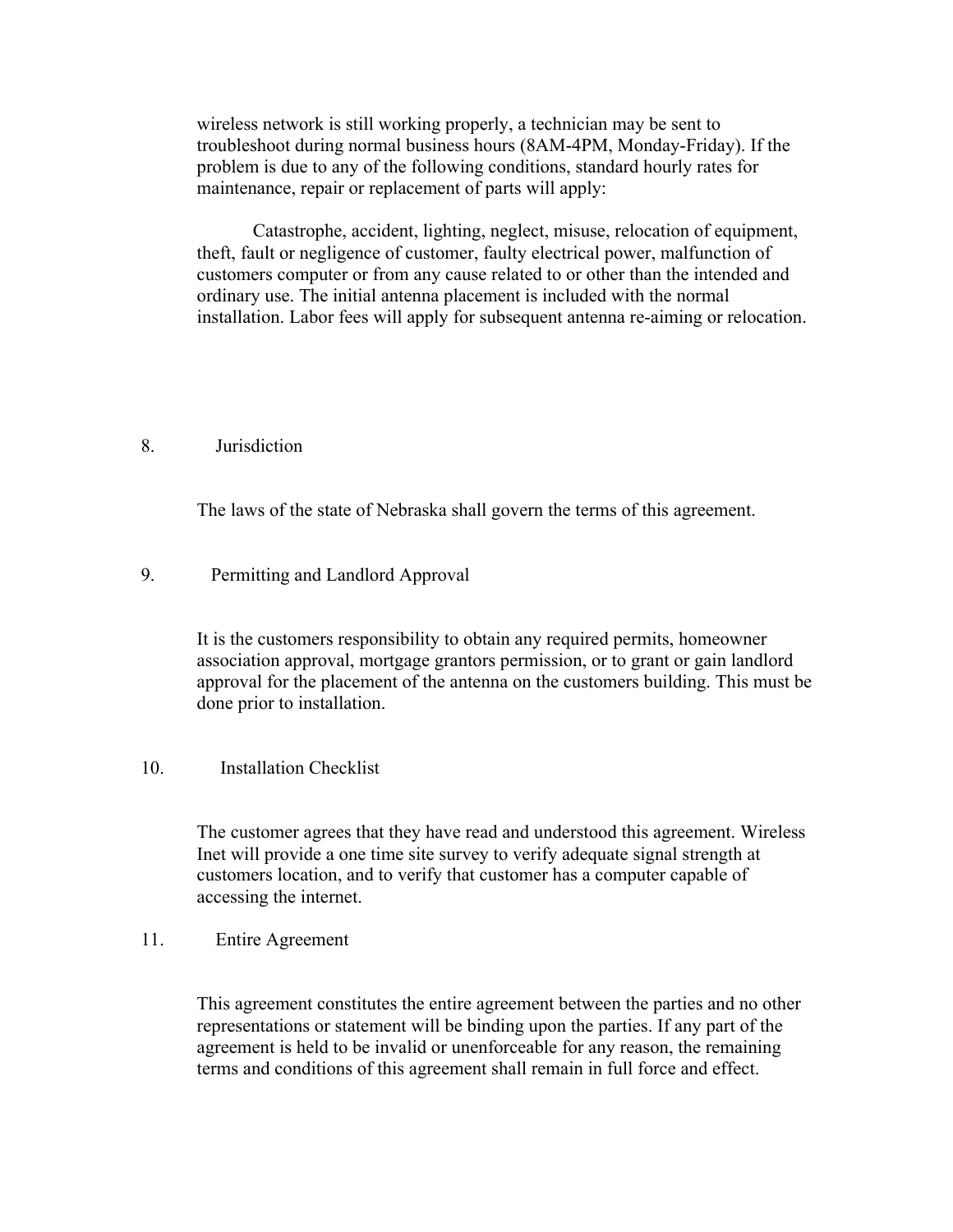Accepted by:

Customers Signature:\_\_\_\_\_\_\_\_\_\_\_\_\_\_\_\_\_\_\_\_\_\_\_\_\_\_\_\_ Date:\_\_\_\_\_\_\_\_\_\_\_\_\_\_\_\_\_

Wireless Inet signature:\_\_\_\_\_\_\_\_\_\_\_\_\_\_\_\_\_\_\_\_\_\_\_\_\_\_ Date:\_\_\_\_\_\_\_\_\_\_\_\_\_\_\_\_\_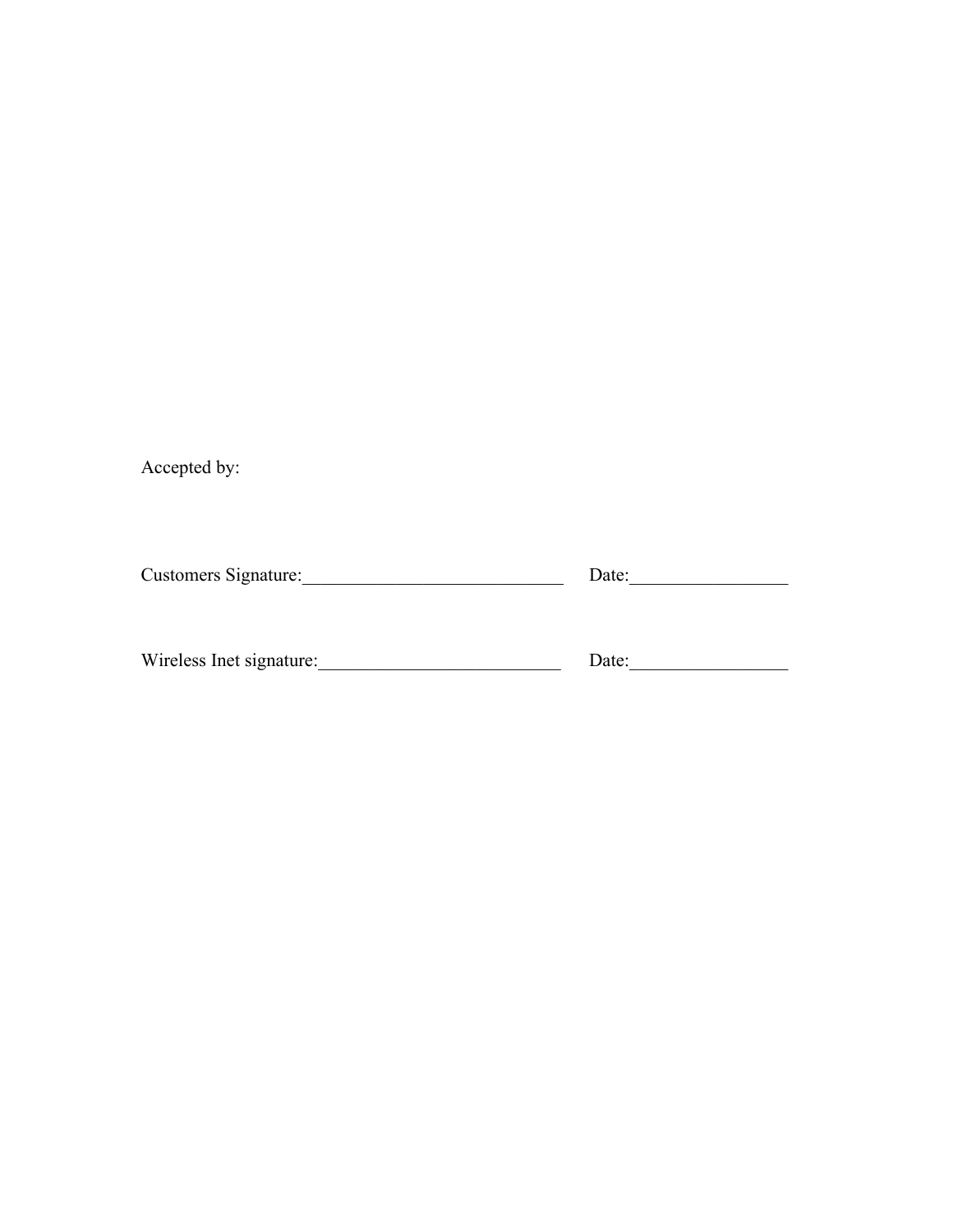## **CURRENT RATE SCHEDULE**

Wireless Inet's Rate of Service

| Initial desired plan | Bandwidth              | Price per month |
|----------------------|------------------------|-----------------|
|                      | $2mb$ down $/1mb$ up   | 50.00           |
|                      | $3m$ down $/1m$ up     | 60.00           |
|                      | 4mb down / 1m up       | 70.00           |
|                      | $5mb$ down $/1.5m$ up  | 80.00           |
|                      | $7mb$ down $/1.5mb$ up | 99.00           |

Commercial rates will be based on terms of usage and bandwidth needs. (case by case basis)

\*monthly fee is for provision of service, not for purchase of the customer premises radios and associated equipment and hardware.

Standard installation Fee: \$100 Early Termination Fee: \$250 Labor Fee: \$55 (hourly)

Bandwidth delivery is best effort, as it can be limited by the overall level of internet activity per site at any given time, which is outside the control of Wireless Inet, and in fact outside control of any internet service provider.